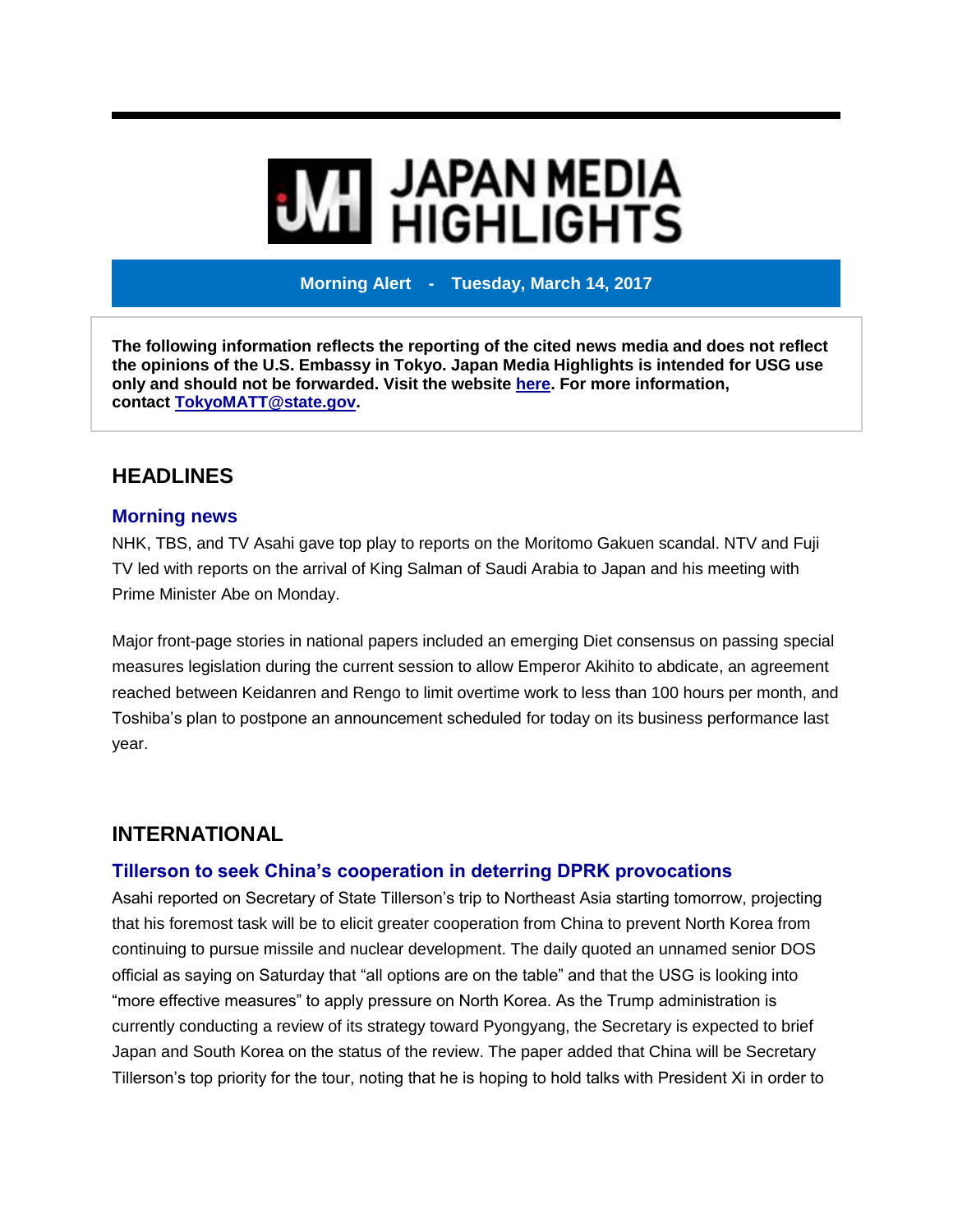enlist his support for putting more pressure on the DPRK. The Secretary is also expected to ask the Chinese leader to visit the U.S. in early April for a summit with President Trump.

Sankei also filed a report on Tillerson's visit to Japan, noting that senior MOFA officials visited Washington last week to make final arrangements. Given that their U.S. counterparts did not clearly indicate when the USG will complete its ongoing review of North Korea policy, the Japanese diplomats reportedly believe that Tokyo will still be able to offer its input so that the new U.S. strategy can reflect Japan's views. The daily said some Japanese officials are insisting that the Trump administration consider a "preemptive strike" by the U.S. military as a possible option in the belief that North Korea will not come to the negotiating table unless stronger pressure is applied. They claim that the DPRK agreed to launch the Six-Party Talks in the early 2000s since the Bush administration took a hard line by calling North Korea a member of the "axis of evil."

#### **Japan to support Saudi's efforts to reduce reliance on oil production**

All papers reported on yesterday's summit between Prime Minister Abe and visiting Saudi King Salman, at which the premier agreed to assist Riyadh in reducing its heavy reliance on petroleum exports for economic growth. The two leaders signed a joint document entitled "Japan-Saudi Vision 2030" that calls for Japan's support for nine sectors in Saudi Arabia, such as social infrastructure and the entertainment industry. They also agreed on greater mutual cooperation for ensuring regional stability in the Middle East as "strategic partners."

#### **Japanese Communist Party leader to visit U.S.**

Nikkei reported that Japanese Communist Party Chairman Shii plans to visit the U.S. from March 22 through April 1 to lobby for the conclusion of the Nuclear Weapons Convention, as the UN is expected to hold talks on the proposed international treaty around that time. Speculating that by visiting the U.S., Shii may be anxious to play up his party's "realistic line" on the diplomatic front with possible greater election collaboration with the Democratic Party in mind, the daily claimed that he is hoping to hold meetings with U.S. members of Congress, including Senator Bernie Sanders.

# **SECURITY**

#### **USFJ manual mentions possibility of serious Osprey accident**

Tokyo Shimbun front-paged remarks by a Japanese Communist Party lawmaker at the Diet committee session yesterday, in which he referred to an alleged USFJ checklist for Osprey crewmembers stationed at MCAS Futenma. According to the politician, the U.S. military manual mentions the possibility of a serious accident caused by problems during aerial refueling operations. The manual also says that because a propeller striking the refueling hose in midair could cause "catastrophic damage," the hose should be "guillotined" in the event of a refueling accident. In response to the opposition lawmaker's claim that the shallow water landing made by an Osprey in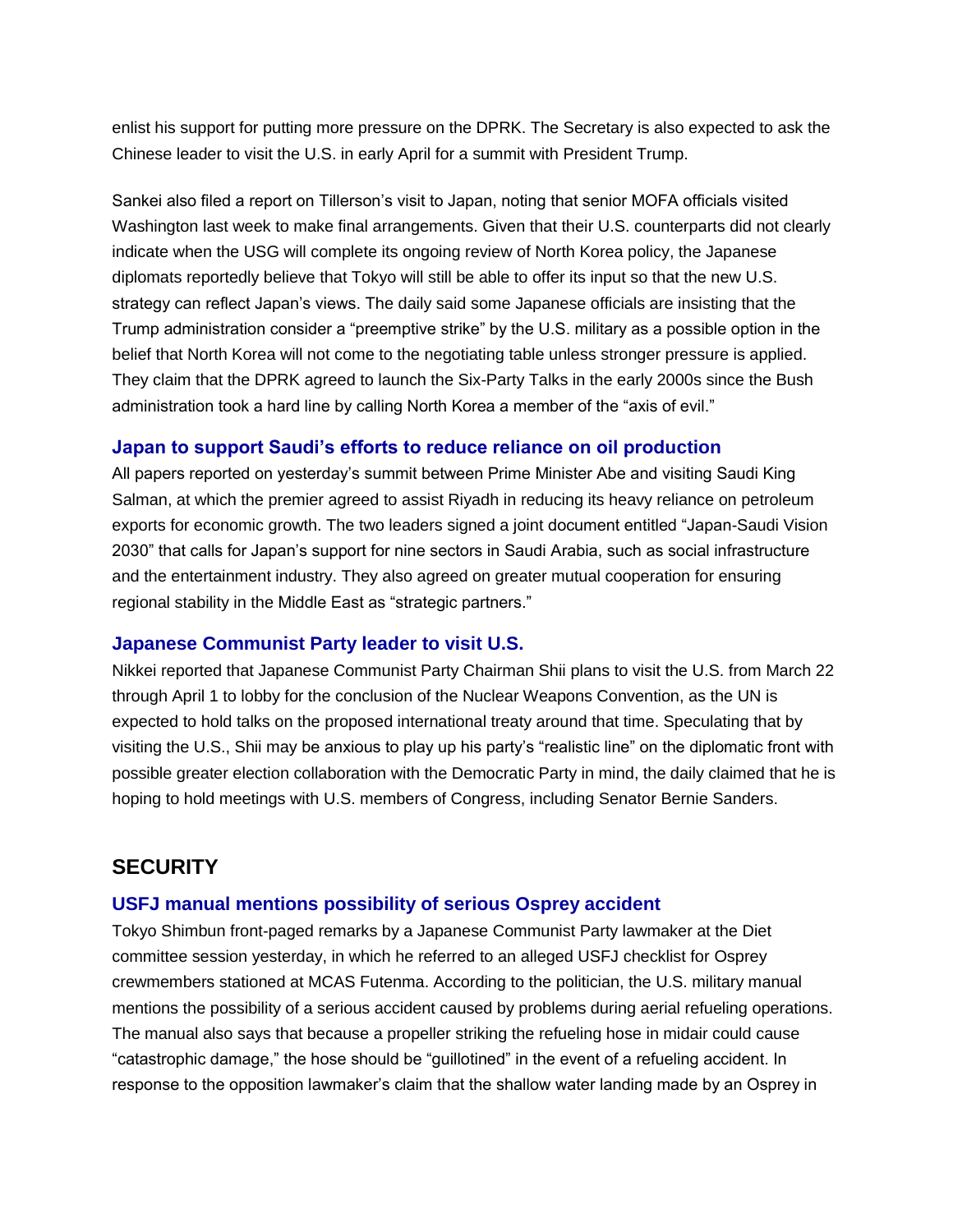Okinawa last December was a result of the situation described in this alleged U.S. military document, Defense Minister Inada simply stated: "The ministry is not aware of the existence of the checklist."

## **Abe says security situation not the reason for ending SDF operations in South Sudan**

Several papers highlighted remarks made at the parliament on Monday by Prime Minister Abe, who underscored that he decided to end GSDF peacekeeping operations in South Sudan in May or later based on the judgment that their primary mission of facilitating road and infrastructure improvement has been largely accomplished. He stressed that the deteriorating security situation is not the reason for discontinuing the operation.

# **ECONOMY**

## **TPP conference to be held in Chile**

Most papers reported that the TPP member states plan to hold a ministerial meeting in Chile on Wednesday, saying that the Chilean government invited China and South Korea to join the meeting for a possible expansion of the group. Asahi said Chile and Peru are anxious to court the two Asian powers in view of the U.S.'s withdrawal, quoting a senior Chilean diplomat as saying: "When exploring economic integration, it is only natural to hold negotiations with China and South Korea."

Yomiuri said although Australia and other members are looking to effectuate the TPP without U.S. participation, Japan is still hoping to persuade the Trump administration to rejoin the accord since Tokyo views the regional free trade deal as a tool for containing China in coordination with Washington. Mainichi wrote that some LDP officials are now insisting on effectuating the TPP without U.S. membership so as to prevent the Trump administration from demanding market opening in bilateral economic talks. The paper added that the focus of the Chile meeting will be on whether to hold accelerated discussions on effectuating the trade liberalization accord without the U.S.'s participation.

# **POLITICS**

## **Tokyo chapter of Komeito to cooperate with new party led by Governor Koike**

All papers reported that the new regional party headed by Tokyo Governor Koike, "Citizens-First Assembly," announced yesterday that it has forged an accord with the Tokyo chapter of the Komeito party on cooperation in the Tokyo Metropolitan Assembly election in July. The papers explained that since Komeito has chosen to distance itself from the LDP in Tokyo, ruling party officials are afraid that the popular governor may try to field candidates of her own to challenge the LDP in the next general election depending on the outcome of the upcoming Tokyo race. The largest opposition Democratic Party will also be put in a difficult position, since some of its metropolitan assembly